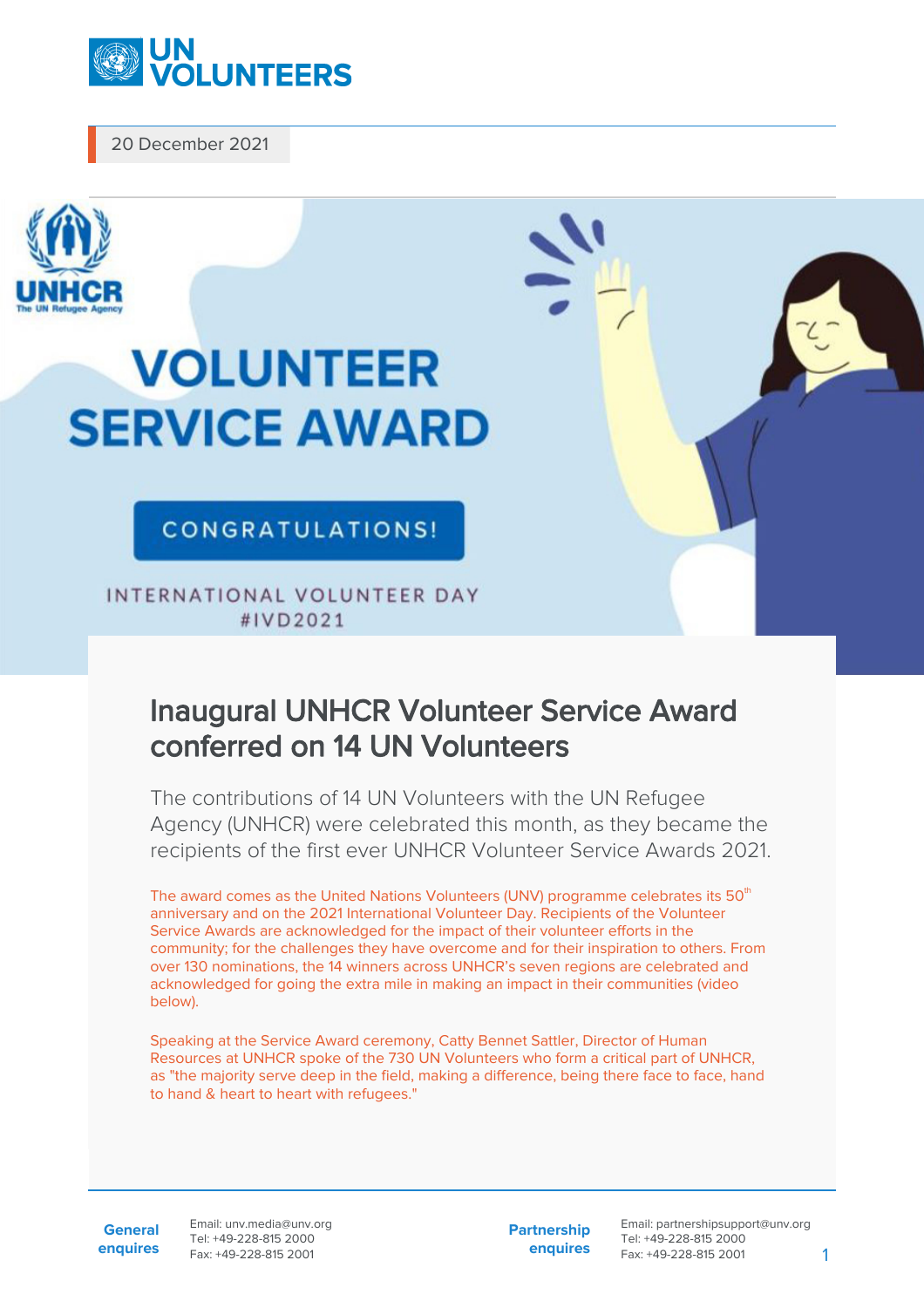

K You bring so much as a UN Volunteer to the organization, and hopefully, you walk away with a richer experience that enriches the world. Congratulations to all the winners – you are the spirit of refugees. --Catty Bennet Sattler, Director of Human Resources, UNHCR

This year's winners serve with UNHCR all around the world, from Mexico to Armenia and Bangladesh. They include a group of eight [refugee UN Volunteer medical specialists](https://www.unv.org/news/refugee-un-volunteer-medics-join-jordanian-covid-19-response), serving with UNHCR in Jordan, in partnership with the Ministry of Health. Trained as surgeons, anesthesiologists and general doctors, these specialists from Syria, Iraq and Yemen demonstrate the value of volunteer-based solutions in designing and implementing an inclusive COVID-19 response.

The impact is what drives me the most, the result we achieve is my motivation. I invite all of you to come and join us. --Ndifor Isi Isaac, UN Volunteer Associate Field Officer with UNHCR, DRC

For award winner Tereza Nega Michael, "it is not about what you have, or what you have accomplished. It's about who you have lifted, who you have made better. It's about what you've given back."

Emma Webb, Chief, External Relations and Communications Section at UNV, was on the Award Selection panel, along with representatives of UNHCR's seven regional bureaus.

Our winners lead the way in showing that change is something we must all take responsibility for. By working together, we build trust, generate new ideas to solve problems and strengthen our ties of solidarity. Emma Webb, Chief, External Relations and Communications Section, UNV

Together, the UN Volunteers recognized this year exemplify how volunteerism is at the heart of making a difference in the world.

**General enquires** Email: unv.media@unv.org Tel: +49-228-815 2000 Fax: +49-228-815 2001

**Partnership enquires**

Email: partnershipsupport@unv.org Tel: +49-228-815 2000 Fax: +49-228-815 2001 2